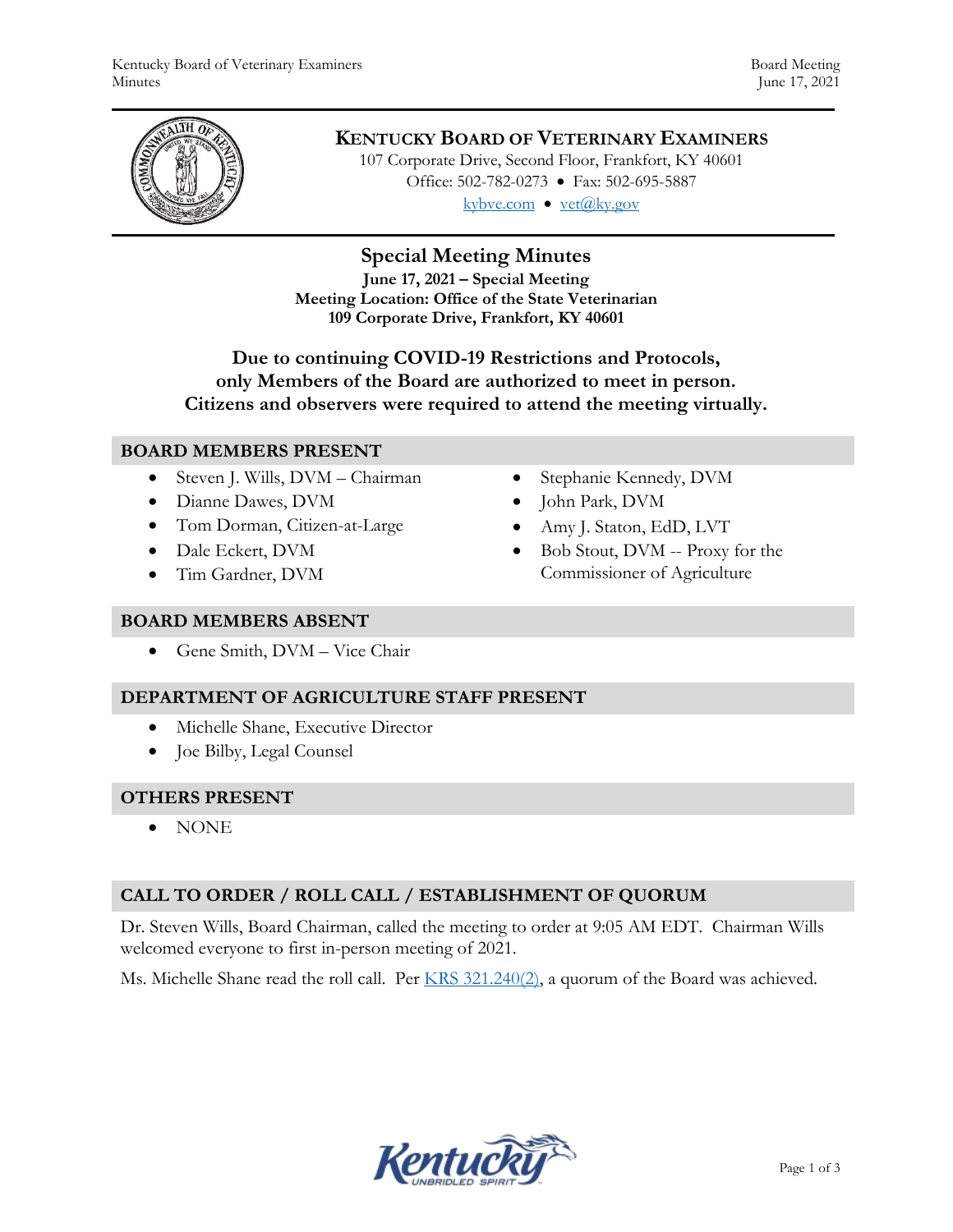Kentucky Board of Veterinary Examiners **Board Meeting** Board Meeting Minutes June 17, 2021

## **CONFIRMATION OF PUBLIC NOTICE**

Ms. Shane confirmed the public notice for this meeting was sent on Tuesday, June 15, 2021, to the Kentucky Department of Agriculture (KDA) media contact list, and was also posted on the KBVE website Meetings page.

#### **READING OF MISSION STATEMENT**

Ms. Shane read aloud the Board's mission statement.

#### **CONSENT AGENDA**

Approval of Board Per Diem and Meeting Travel

**A MOTION** was made by Dr. Tim Gardner to approve the consent agenda. The motion, seconded by Dr. Amy Staton, passed unanimously.

#### **BUSINESS AGENDA**

#### **AAVSB - Designations**

Chairman Wills and Ms. Shane provided some background information on the AAVSB delegate assembly and voting processes.

**A MOTION** was made by Dr. John Park to designate Dr. Dianne Dawes as the Delegate and Ms. Michelle Shane as the Alternate Delegate for the 2021 AAVSB Annual Meeting. The motion, seconded by Dr. Gardener, passed unanimously.

Chairman Wills noted the KVMA Mid-America Conference occurs September 24 - 26, the weekend prior to the AAVSB Meeting. Board Members are encouraged to attend.

### **GOVERNMENT AFFAIRS COMMITTEE**

Joe Bilby provided an introduction.

Members of the Board discussed the following current and proposed statutes.

- [KRS 321.185](https://apps.legislature.ky.gov/law/statutes/statute.aspx?id=50450) Veterinarian-client-patient relationship (VCPR)
	- o Must be a PHYSICAL visit within the last 12 months
	- o For multi-vet practices, another vet at the Practice can continue care if the medical records are adequate to provide information, i.e., it is possible for a VCPR to encompass more than one veterinarian in a practice group
	- o VCPR can cover the relationship with a consulting veterinarian
	- o VCPR can be extended to referral. Not needed for consultation. Dr. Wills will follow-up with AVMA
- KRS NEW Telemedicine
- KRS NEW Medical Records
- [KRS 321.190](https://apps.legislature.ky.gov/law/statutes/statute.aspx?id=45323) License required to practice veterinary medicine

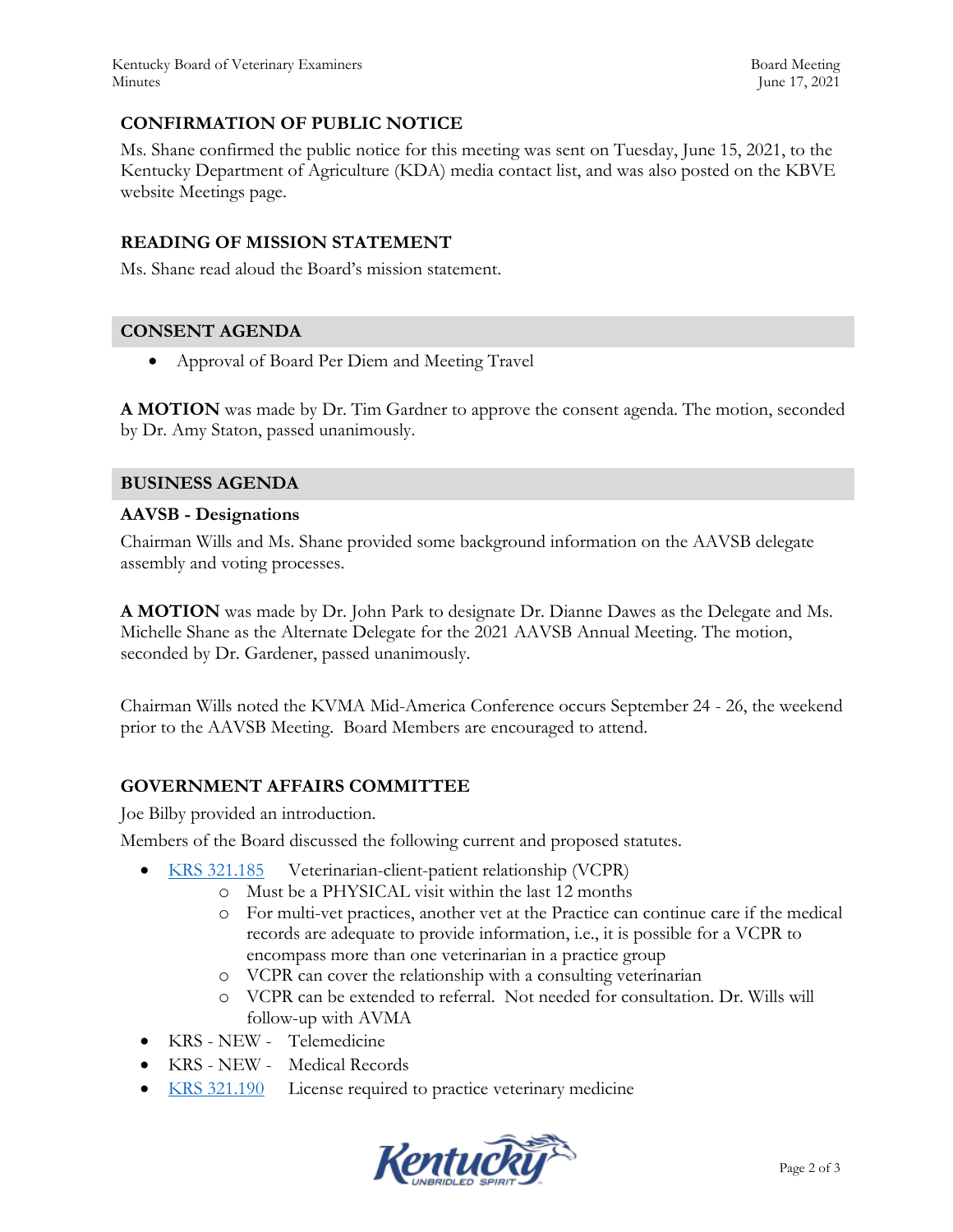- [KRS 321.193](https://apps.legislature.ky.gov/law/statutes/statute.aspx?id=45324) Veterinarian's license -- Requirements
- [KRS 321.200](https://apps.legislature.ky.gov/law/statutes/statute.aspx?id=45325) Exemptions from application of chapter
- [KRS 321.201](https://apps.legislature.ky.gov/law/statutes/statute.aspx?id=45326) Special permits Duration
- KRS NEW Temporary Permits
- [KRS 321.221](https://apps.legislature.ky.gov/law/statutes/statute.aspx?id=31387) Licensure by endorsement for veterinarians licensed in other jurisdictions
- [KRS 321.211](https://apps.legislature.ky.gov/law/statutes/statute.aspx?id=45328) Renewal of [veterinarian] license -- Fees -- Expiration and termination of license -- Reinstatement -- Continuing education – Retired or inactive licensure status
- KRS NEW Premise Permitting / Registration of Veterinary Facilities
- KRS NEW Renewal of Premise Permits-- Fees -- Expiration and termination of permit – Renewal -- Reinstatement -- Inactive permit status
- [KRS 321.205](https://apps.legislature.ky.gov/law/statutes/statute.aspx?id=31382) Mobile facilities -- Authorized incidental activities
- [KRS 321.188](https://apps.legislature.ky.gov/law/statutes/statute.aspx?id=50449) Reporting of animal abuse.
- [KRS 321.237](https://apps.legislature.ky.gov/law/statutes/statute.aspx?id=45332) Veterinary wellness committee
- KRS NEW Impaired Licensees (see [AVMA PAM](https://www.avma.org/sites/default/files/2021-01/model-veterinary-practice-act.pdf); **Error! Reference source not found.**)

Members of the Board took brief respite breaks at 10:30 AM, and 12:05 PM (lunch, working).

## **NEXT REGULAR MEETING**

July 29, 2021 Office of the State Veterinarian, 109 Corporate Drive, Frankfort, KY 40601

## **ADJOURNMENT**

Chairman Wills adjourned the meeting at 1:45 pm.

These Meeting Minutes were approved by the Board on July 29, 2021.

Steven J. Wills, DVM, Chairman of the Board

\_\_\_\_\_\_\_\_\_\_\_\_\_\_\_\_\_\_\_\_\_\_\_\_\_\_\_\_\_\_\_\_\_\_\_\_\_\_

PRESIDING OFFICER: Steven J. Wills, DVM, Board Chairman Minutes Recorded by: Michelle M. Shane, Executive Director Minutes Reviewed by: Joe a. Bilby. Legal Counsel

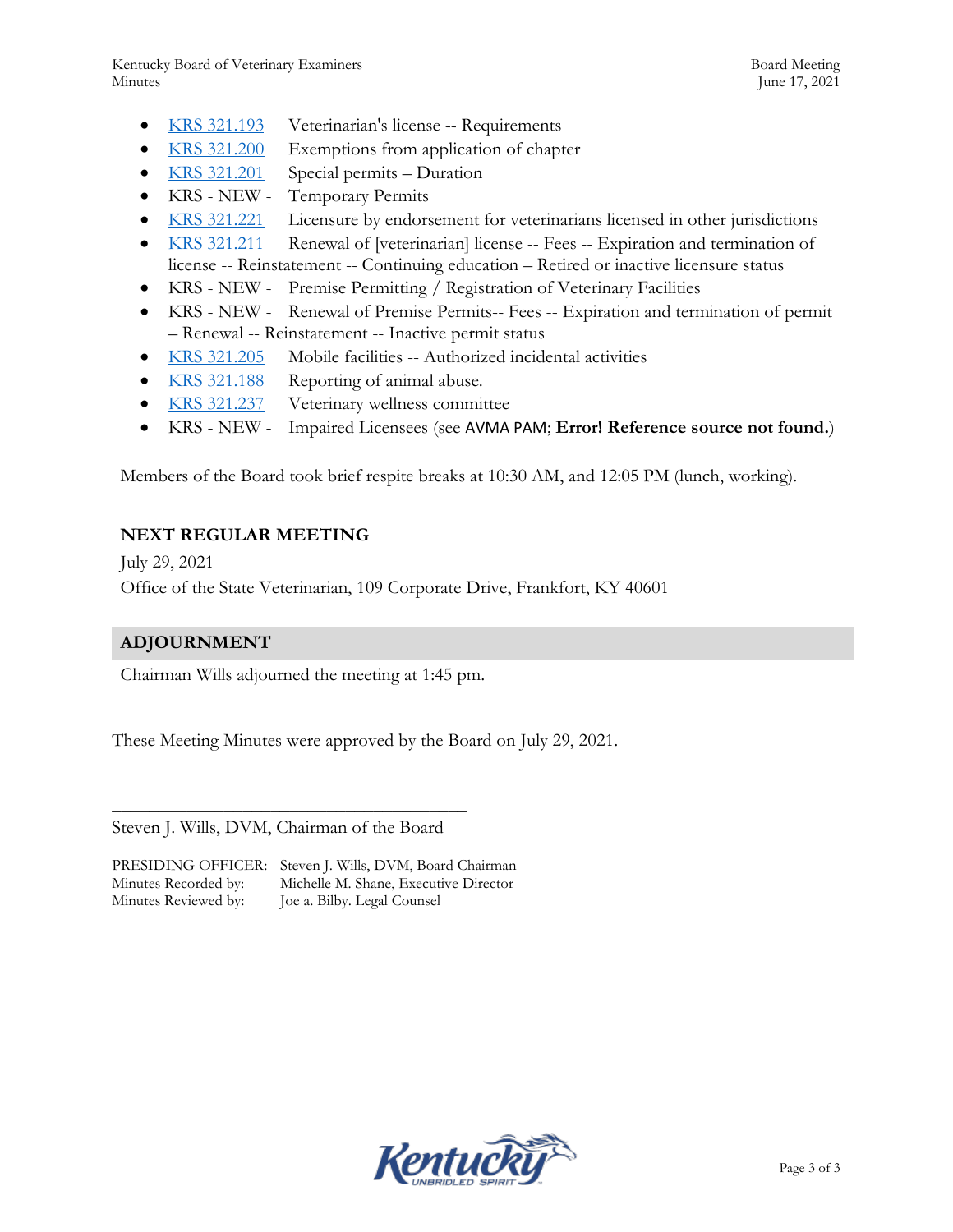- $\bullet$ **KRS 321.193** Veterinarian's license -- Requirements
- Exemptions from application of chapter  $\bullet$ **KRS 321.200**
- $\bullet$ **KRS 321.201** Special permits - Duration
- KRS NEW - $\bullet$ **Temporary Permits**
- Licensure by endorsement for veterinarians licensed in other jurisdictions  $\bullet$ **KRS 321.221**
- KRS 321.211 Renewal of [veterinarian] license -- Fees -- Expiration and termination of  $\bullet$ license -- Reinstatement -- Continuing education -- Retired or inactive licensure status
- $\bullet$ KRS - NEW -Premise Permitting / Registration of Veterinary Facilities
- Renewal of Premise Permits-- Fees -- Expiration and termination of permit  $KRS - NEW \bullet$ - Renewal -- Reinstatement -- Inactive permit status
- KRS 321.205 Mobile facilities -- Authorized incidental activities  $\bullet$
- **KRS 321.188**  $\bullet$ Reporting of animal abuse.
- **KRS 321.237**  $\bullet$ Veterinary wellness committee
- $KRS NEW -$ Impaired Licensees (see AVMA PAM; Error! Reference source not found.)  $\bullet$

Members of the Board took brief respite breaks at 10:30 AM, and 12:05 PM (lunch, working).

# **NEXT REGULAR MEETING**

July 29, 2021

Office of the State Veterinarian, 109 Corporate Drive, Frankfort, KY 40601

# ADJOURNMENT

Chairman Wills adjourned the meeting at 1:45 pm.

These Meeting Minutes were approved by the Board on July 29, 2021.

Steven J. W. Ils, DVM, Chairman of the Board

PRESIDING OFFICER: Steven J. Wills, DVM, Board Chairman Minutes Recorded by: Michelle M. Shane, Executive Director Minutes Reviewed by: Joe a. Bilby. Legal Counsel

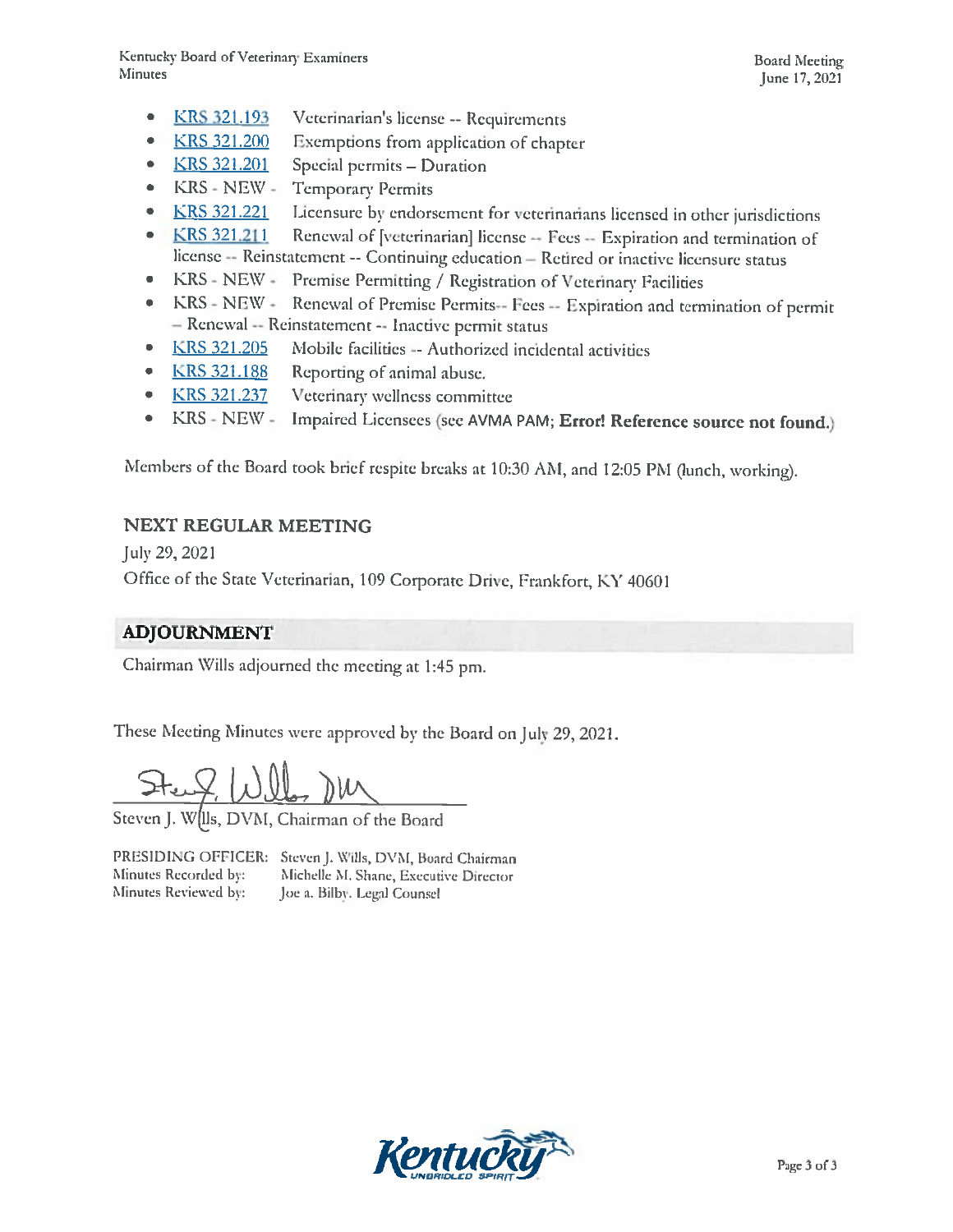

# **KENTUCKY BOARD OF VETERINARY EXAMINERS**

107 Corporate Drive, Second Floor, Frankfort, KY 40601 Office: 502-782-0273 • Fax: 502-695-5887 kybve.com  $\bullet$  yet $(\partial_k ky.gov)$ 

# **Special Meeting Agenda**

**June 17, 2021 – Special Meeting Meeting Location: Office of the State Veterinarian 109 Corporate Drive, Frankfort, KY 40601**

# **Due to continuing COVID-19 Restrictions and Protocols, only Members of the Board are authorized to meet in person.**

# **Citizens and observers are required to attend the meeting virtually. Join Zoom Meeting**

<https://us02web.zoom.us/j/87305586647?pwd=TW5MaWl0YlFLZ0RGSFN4Z1JKZzJFZz09>

Meeting ID: 873 0558 6647 Passcode: 581439 One tap mobile +13126266799,,87305586647# US (Chicago) +19294362866,,87305586647# US (New York)

Dial by your location (any number will work). Then enter Meeting ID: 873 0558 6647 +1 312 626 6799 US (Chicago) +1 929 436 2866 US (New York) +1 301 715 8592 US (Washington DC) +1 346 248 7799 US (Houston) +1 669 900 6833 US (San Jose) +1 253 215 8782 US (Tacoma)

## 9:00 AM **CALL TO ORDER**

### **ROLL CALL / ESTABLISHMENT OF QUORUM**

### **CONFIRMATION OF PUBLIC NOTICE**

### **READING OF MISSION STATEMENT**

### **CONSENT AGENDA**

Approval of Board Per Diem and Meeting Travel